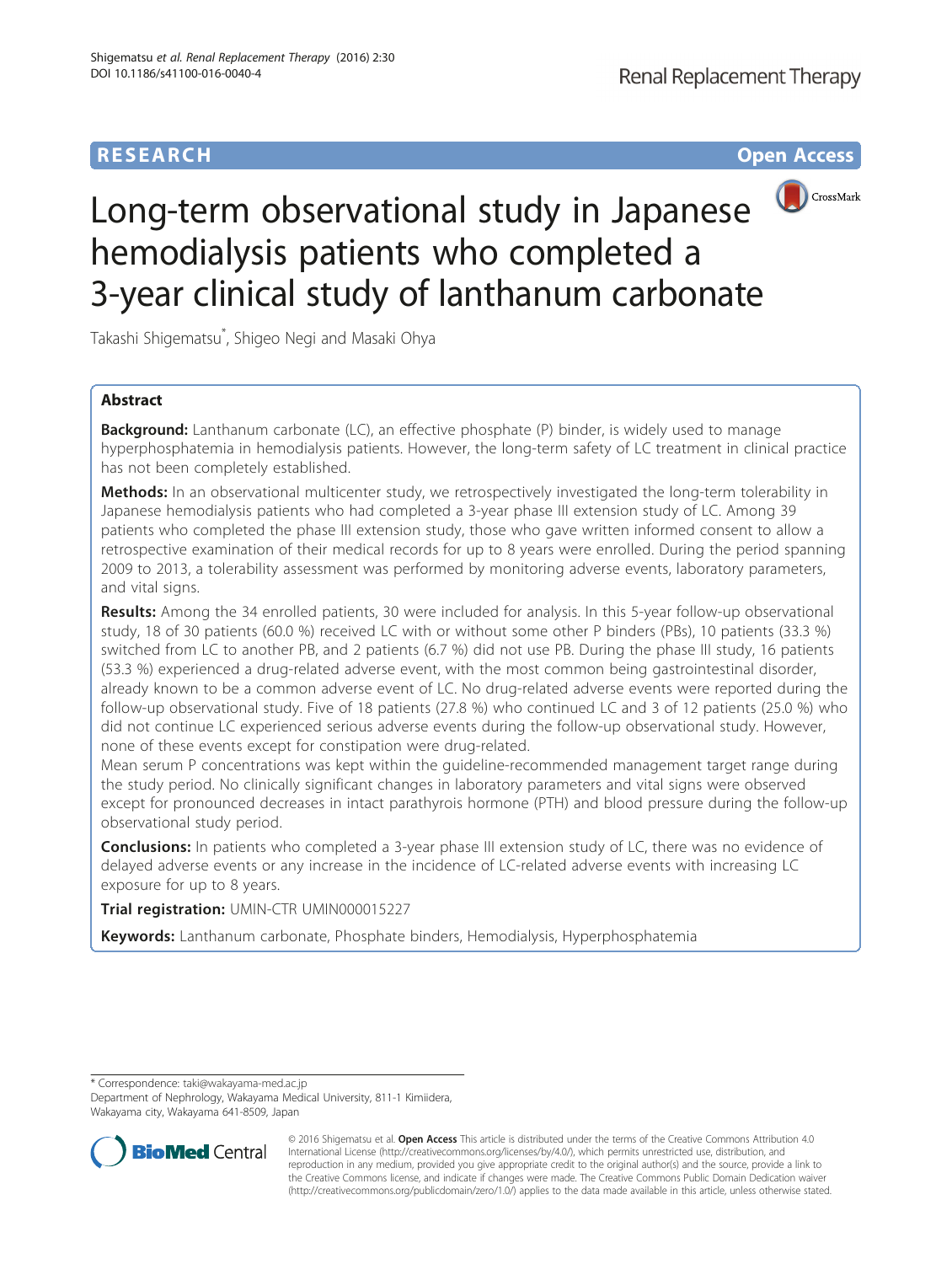## Background

In chronic kidney disease (CKD) patients, urinary excretion of phosphate (P) is compromised due to renal failure, and hyperphosphatemia is therefore likely to occur. When hyperphosphatemia persists for a prolonged period, the risk of cardiovascular disease due to vascular calcification increases, resulting in extremely poor patient prognosis [[1](#page-8-0)–[5\]](#page-8-0). Consequently, the longterm management of the serum P concentration in dialysis patients is considered to be an important risk management item for improving patient prognosis. The "Clinical Practice Guideline for the Management of Chronic Kidney Disease-Mineral and Bone Disorder" published by the Japanese Society for Dialysis Therapy (JSDT) recommends that serum P concentrations be managed within the range of 3.5 to 6.0 mg/dL [\[6](#page-8-0)].

Lanthanum carbonate (LC), an effective non-calcium (Ca) P binder (PB), is widely used to manage hyperphosphatemia in patients with CKD on dialysis. Studies evaluating the efficacy and safety of LC administration over 2, 3, and 6 years have consistently reported that LC is well tolerated with no evidence of safety-related issues [\[7](#page-8-0)–[10](#page-9-0)]. Despite this evidence supporting its safety, concerns over the long-term safety of LC persist because some reports have suggested the potential risks of lanthanum (La) deposition and toxicity in the gastrointestinal tract, bone, liver, and central nervous system [[11](#page-9-0)–[15\]](#page-9-0). These safety concerns would appear to be at least partially based on the known toxicities of aluminium (Al)-containing P binders (PBs), which were commonly used between 1970 and 1990. Accumulation of Al due to long-term use of these binders in patients with CKD caused serious complications including encephalopathy, osteomalacia, proximal myopathy and microcytic anaemia [\[16](#page-9-0)]. Consequently, Al-containing PBs were contraindicated in 1992 for use in dialysis patients. A recently reported systematic review and metaanalysis of randomized controlled trials concluded that LC is well tolerated and more effective than placebo on a short-term basis in the treatment of hyperphosphatemia in dialysis patients, but its long-term tolerability and safety still needs further investigation [[17](#page-9-0)].

Therefore, in this observational multicenter study, we retrospectively investigated long-term (for up to 8 years) tolerability in Japanese hemodialysis patients who had completed a 3-year clinical study of LC [[10\]](#page-9-0).

## Methods

## Study design and patients

This was a retrospective, observational multicenter study conducted at 10 Japanese dialysis facilities in patients with end stage renal disease (ESRD) undergoing hemodialysis and who had completed the 3-year phase III extension study of LC. The phase III study consisted of the original 1-year open-label study [[18\]](#page-9-0) and an additional 2-year open-label study [[10\]](#page-9-0). One hundred and forty-five patients were enrolled in the phase III study, and after 1 year of treatment, 63 patients continued with further LC treatment for up to 3 years [\[10](#page-9-0)]. Among the 39 hemodialysis patients who completed the phase III study, patients who gave written informed consent to allow the retrospective examination of their medical records for up to 8 years (including the 3-year period of the phase III study) were enrolled in this follow-up observational study. Five patients who were assigned to placebo during the 6-week double-blind phase were excluded from being potential study candidates. The original 1-year study was performed during 2005 and 2006, and an additional 2-year study was performed from 2006 to 2008. The study period of this follow-up observational study was from 2009 to 2013. The study was registered in UMIN-CTR: UMIN000015227.

#### Assessments

Using medical records, patient history including underlying diseases was examined at baseline of the phase III study. The primary endpoint was incidence of adverse events over a period of up to 8 years. Additionally, we investigated changes in the dosage of LC and PB other than LC and cinacalcet and the changes in biochemical and hematologic parameters and vital signs.

#### Statistical analysis

All variables were analysed by calculating descriptive statistics: frequency tables for categorical variables and the mean, standard deviation (SD) for continuous variables. The mean changes from baseline and their two-sided 95 % confidence intervals were calculated for laboratory parameters and vital signs. Comparisons between continuous variables were performed using the Wilcoxon signed-rank test and paired  $t$  test. In addition, we performed an ANOVA test. A value of  $p < 0.05$  was considered to be statistically significant.

#### Ethics

The study was conducted in accordance with principles that have their origin in the Declaration of Helsinki and the Ethical Guidelines for Clinical Studies published by Ministry of Health, Labour and Welfare. The central institutional review board at Wakayama Medical University approved the study protocol, and written informed consent was obtained from each patient before the enrollment. The investigators retrospectively examined the patients' medical records in a manner that fully protected the patients' privacy.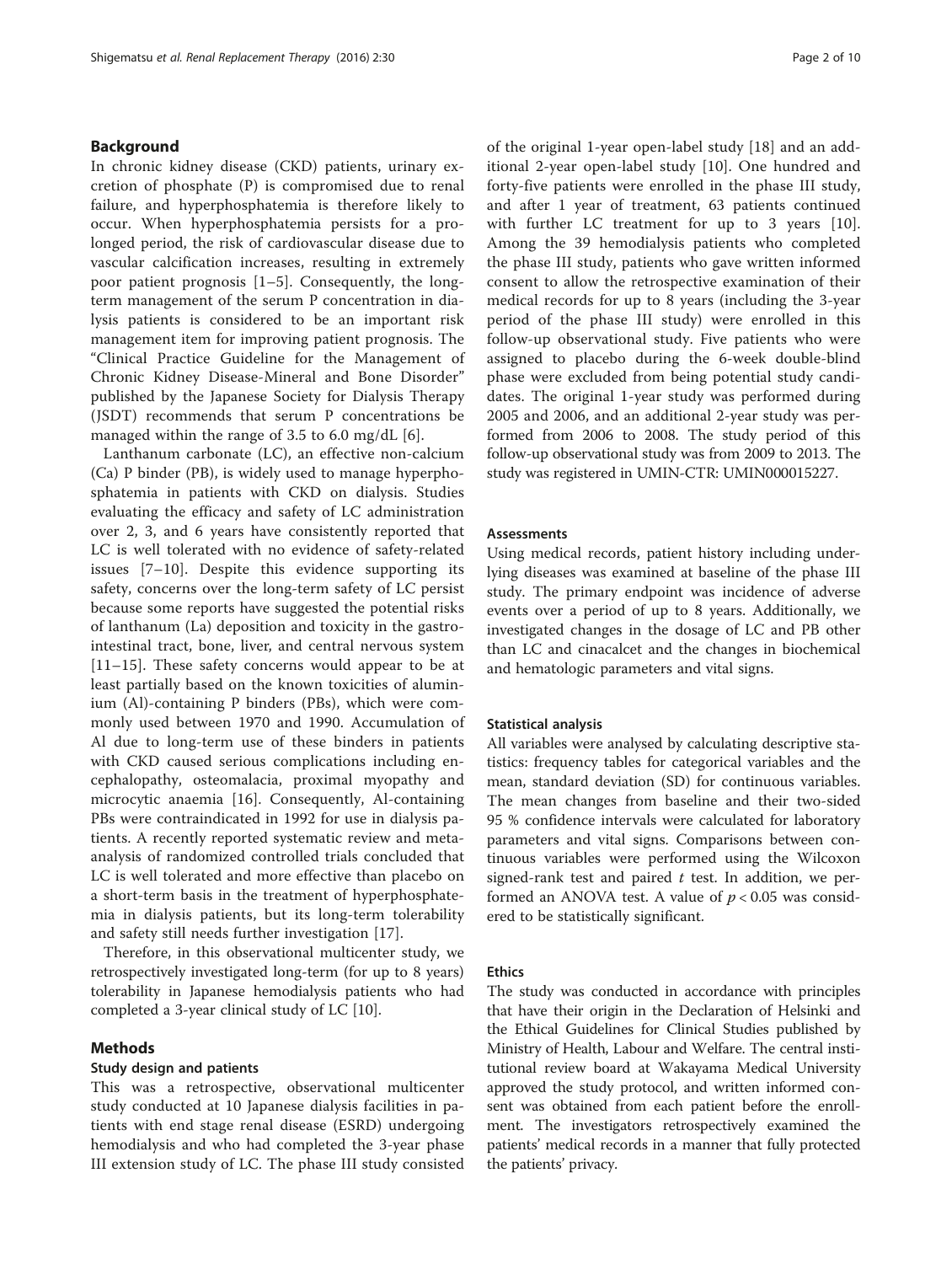## Results

#### Study patients

Among the 34 patients who enrolled in this follow-up observational study, 30 patients were included for analysis, and 4 patients whose data were not available were excluded from analysis. The excluded patients consisted of 2 patients lost to follow-up, 1 patient who had a renal transplantation, and 1 patient who withdrew consent.

Table 1 shows the baseline demographic characteristics of the 30 study patients. The average age was 54.7 years, and the male/female ratio was 21/9. The mean time on dialysis was 98.0 months, and the most common underlying disease was chronic glomerulonephritis, which was present in 50.0 % of patients. A significant proportion of patients had complications commonly associated with dialysis such as renal anaemia, hypertension, and secondary hyperparathyroidism (86.7, 76.7, and 70.0 %, respectively). The mean serum P, corrected Ca, and intact parathyrois hormone (PTH) concentrations were 7.8, 9.3, and 283.1 pg/mL, respectively.

# Changes in the dosage of phosphate binders and cinacalcet

Following manufacturing and marketing approval in October 2008, LC was launched onto the market in

|  |  |  | Table 1 Baseline demographic characteristics of the study patients |  |  |  |
|--|--|--|--------------------------------------------------------------------|--|--|--|
|--|--|--|--------------------------------------------------------------------|--|--|--|

|                                           | Total $(n = 30)$        |
|-------------------------------------------|-------------------------|
| Age (year)                                | $54.7 \pm 10.9$         |
| Sex                                       |                         |
| Male $(n)$                                | 21 (61.8 %)             |
| Female $(n)$                              | $9(26.5\%)$             |
| Dry weight (kg)                           | $62.4 \pm 7.4$ (Male)   |
|                                           | $50.6 \pm 8.3$ (Female) |
| Time on dialysis (months)                 | $98.0 \pm 82.3$         |
| Underlying diseases causing renal failure |                         |
| Chronic glomerulonephritis (n)            | 15 (50.0 %)             |
| Diabetic nephropathy (n)                  | 8 (26.7 %)              |
| Chronic pyelonephritis (n)                | 2(6.7%)                 |
| IgA nephropathy (n)                       | 2(6.7%)                 |
| Polycystic kidney (n)                     | 2(6.7%)                 |
| Focal sclerosing glomerulonephritis (n)   | $1(3.3\%)$              |
| Complications                             |                         |
| Renal anemia (n)                          | 26 (86.7 %)             |
| Hypertension (n)                          | 23 (76.7 %)             |
| Secondary hyperparathyroidism (n)         | 21 (70.0 %)             |
| Serum P (mg/dL)                           | $7.8 \pm 1.6$           |
| Serum corrected Ca (mg/dL)                | $9.3 \pm 0.6$           |
| Serum intact PTH (pg/mL)                  | $283.1 \pm 152.4$       |

Data are given as mean ± standard deviation or number

P phosphate, Ca calcium

March 2009. This meant that LC had not been released for general clinical use during the final stages of the phase III study. Thus, LC could not be used for a certain period until it was adopted by dialysis facilities following its release onto the market.

The mean dose of LC at the start of the phase III study was  $1700.0 \pm 879.4$  mg/day. This dosage was generally maintained during the phase III study, but was reduced following the phase III study because 18 of 30 patients (60.0 %) received LC with or without some other PBs such as Ca carbonate or sevelamer hydrochloride. In 10 of 30 patients (33.3 %), the PB was switched from LC to another PB, and in 2 of 30 patients (6.7 %) PB was no longer used. After cinacalcet was launched in January 2008, there was a steady yearly increase in the number of patients receiving this drug during the follow-up observational study. The mean dose of cinacalcet at the start of the follow-up observational study was  $40.0 \pm$ 12.9 mg/day, and this dose was generally maintained for the duration of the study (Table [2](#page-3-0)).

## Incidence of adverse events

Drug (LC)-related adverse events that occurred during the phase III study are listed in Table [3.](#page-4-0) Sixteen patients (53.3 %) experienced a drug-related adverse event during the phase III study. None of the 30 patients experienced any drug-related (any PB including LC) adverse events during the 5-year follow-up observational study.

A total of 16 patients experienced 103 cases of drugrelated adverse events, but all of these events except for 1 event were not serious. The 1 serious adverse event was constipation reported as "worsening of constipation" by the investigator and which resolved without treatment. The most common drug-related adverse events were nausea and vomiting, which occurred in 12 patients (40.0 %).

Serious adverse events that occurred during the phase III study and 5-year follow-up observational study are listed in Table [4](#page-5-0). None of these serious adverse events except 1 event (constipation mentioned above) were drug-related. There were 3 deaths. The causes of death were cardiac failure (2 cases) and 1 case of pneumonia. Two patients (6.7 %) experienced a serious adverse event during the phase III study. During the 5-year follow-up observational study, 5 of 18 patients (27.8 %) who continued LC use and 3 of 12 patients (25.0 %) who did not continue LC (10 patients switched to another PB and 2 patients did not use PB) experienced serious adverse events.

## Mean serum P concentrations

Figure [1](#page-5-0) shows the changes from baseline (at the start of phase III study) in mean serum P concentrations during the 8-year study period. Mean serum P concentrations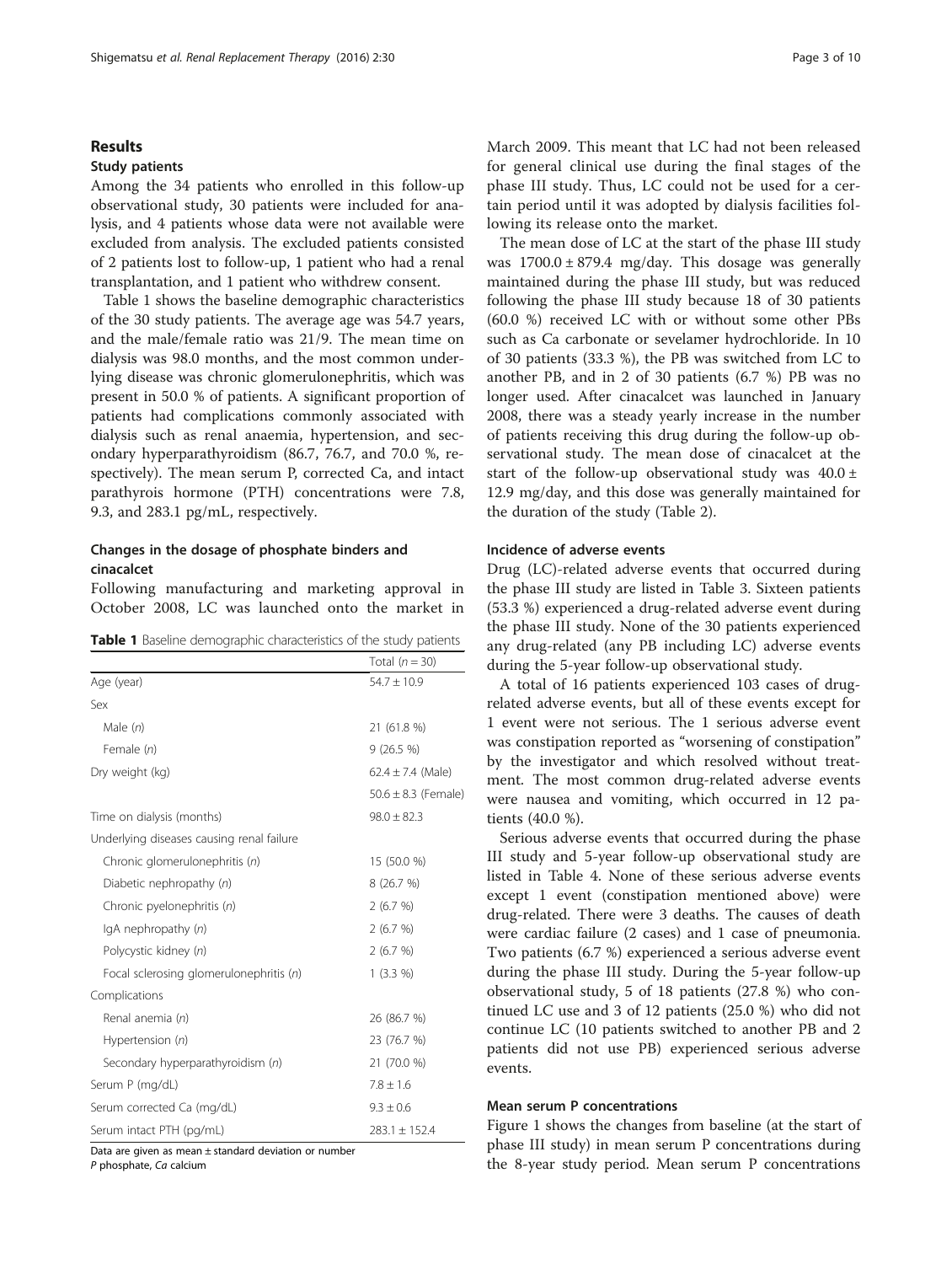<span id="page-3-0"></span>Table 2 Dosage changes in phosphate binders and cinacalcet

|                          |                                                    | Phase III study (1-year study and additional 2-year study) |                                                    |                                                    | 5-year follow-up observational study               |                                                     |                                                     |                                                     |                                                    |
|--------------------------|----------------------------------------------------|------------------------------------------------------------|----------------------------------------------------|----------------------------------------------------|----------------------------------------------------|-----------------------------------------------------|-----------------------------------------------------|-----------------------------------------------------|----------------------------------------------------|
| Dosage (mg/day)          | Start (2005)                                       | year after (2006)                                          | 2 years after<br>(2007)                            | 3 years after<br>(2008)                            | 4 years after<br>(2009)                            | 5 years after<br>(2010)                             | 6 years after<br>(2011)                             | 7 years after<br>(2012)                             | 8 years after<br>(2013)                            |
| Lanthanum carbonate      | $1700.0 \pm 879.4$<br>$(750 - 3000)$<br>$(n = 30)$ | $1625.0 \pm 966.6$<br>$(750 - 3750)$<br>$(n = 30)$         | $1525.0 \pm 775.0$<br>$(750 - 3750)$<br>$(n = 30)$ | $1550.0 \pm 834.1$<br>$(750 - 3750)$<br>$(n = 30)$ | 1500<br>$(n=1)$                                    | $863.6 \pm 452.3$<br>$(250 - 1500)$<br>$(n=11)$     | $1113.6 \pm 563.1$<br>$(500 - 2250)$<br>$(n=11)$    | $970.6 \pm 413.5$<br>$(250 - 1500)$<br>$(n = 17)$   | $1125.0 \pm 413.5$<br>$(500 - 1500)$<br>$(n=18)$   |
| Calcium carbonate        | $\qquad \qquad -$                                  |                                                            |                                                    |                                                    | $2035.7 \pm 929.7$<br>$(250 - 3000)$<br>$(n=21)$   | $2133.3 \pm 766.9$<br>$(1000 - 3000)$<br>$(n = 15)$ | $2125.0 \pm 974.7$<br>$(1000 - 4500)$<br>$(n = 16)$ | $2318.2 \pm 783.3$<br>$(1500 - 3000)$<br>$(n = 11)$ | $1792.3 \pm 950.0$<br>$(300 - 3000)$<br>$(n = 13)$ |
| Sevelamer hydrochloride  | $\overline{\phantom{m}}$                           |                                                            |                                                    |                                                    | $1968.8 \pm 1263.8$<br>$(750 - 4500)$<br>$(n = 8)$ | $2035.7 + 940.2$<br>$(750 - 3750)$<br>$(n=7)$       | $1875.0 + 1131.9$<br>$(750 - 3750)$<br>$(n = 10)$   | $1607.1 \pm 1097.9$<br>$(750 - 3750)$<br>$(n=7)$    | $1821.4 + 954.3$<br>$(750 - 3750)$<br>$(n=7)$      |
| Cinacalcet hydrochloride | $\overline{\phantom{m}}$                           |                                                            |                                                    |                                                    | $40.0 \pm 12.9$<br>$(25 - 50)$<br>$(n = 10)$       | $44.2 \pm 18.1$<br>$(25 - 75)$<br>$(n = 13)$        | $41.4 \pm 21.8$<br>$(25 - 100)$<br>$(n = 16)$       | $42.5 \pm 19.9$<br>$(25 - 75)$<br>$(n = 15)$        | $39.8 \pm 17.8$<br>$(25 - 75)$<br>$(n = 16)$       |

Data are given as mean ± standard deviation, range and number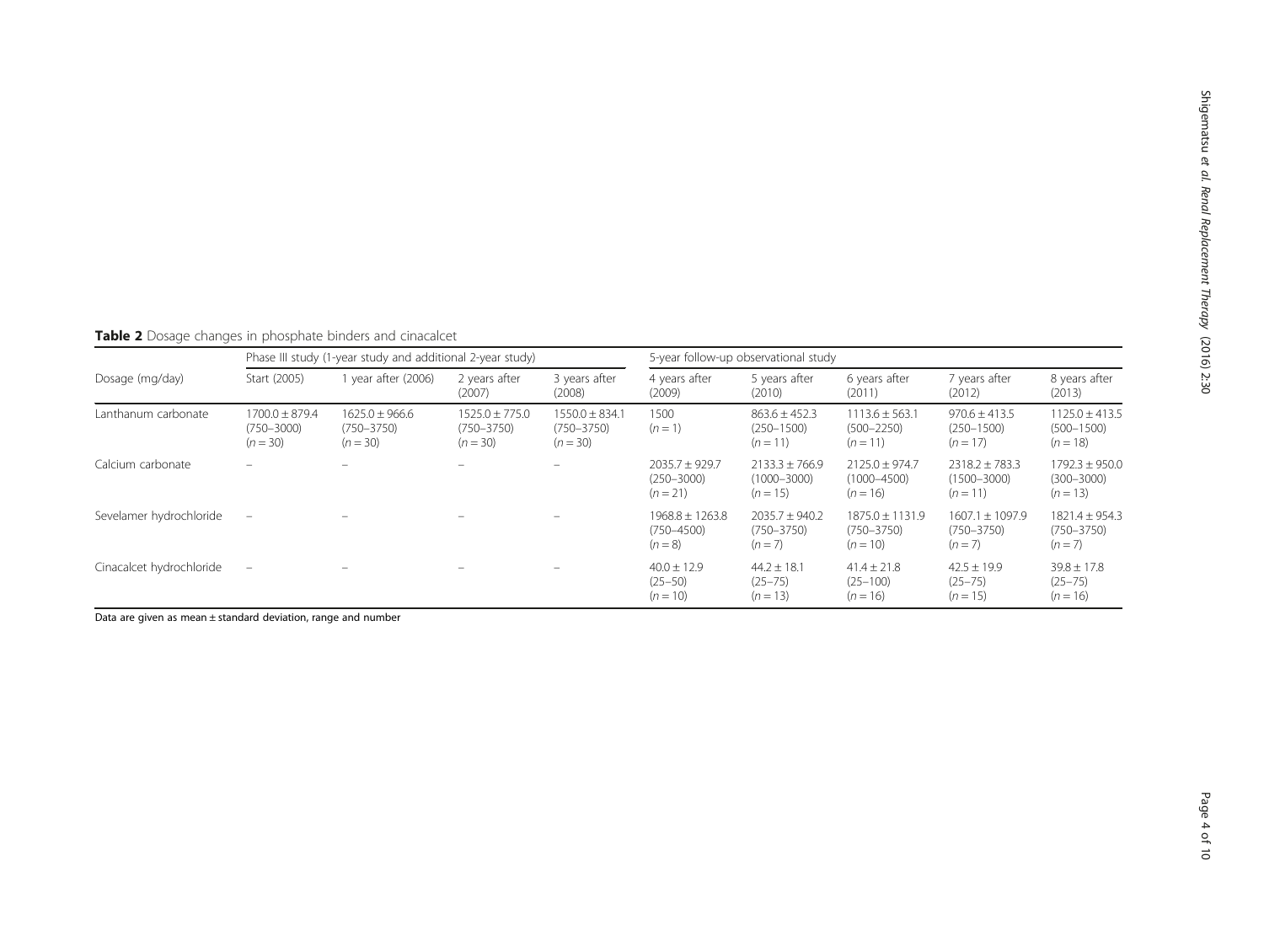| Drug-related adverse events<br>(SOC/PT)              | Patients with events, 16/30 (53.3 %) |                |  |  |  |
|------------------------------------------------------|--------------------------------------|----------------|--|--|--|
|                                                      | Number of patients Number of events  |                |  |  |  |
| Endocrine disorders                                  |                                      |                |  |  |  |
| Hyperparathyroidism                                  | 5                                    | 5              |  |  |  |
| Gastrointestinal disorders                           |                                      |                |  |  |  |
| Vomiting                                             | 12                                   | 41             |  |  |  |
| Nausea                                               | 12                                   | 26             |  |  |  |
| Abdominal discomfort                                 | 4                                    | $\overline{4}$ |  |  |  |
| Abdominal pain, upper                                | 3                                    | 5              |  |  |  |
| Diarrhoea                                            | 2                                    | 7              |  |  |  |
| Constipation                                         | $\mathfrak{D}$                       | $\mathfrak{D}$ |  |  |  |
| Abdominal pain, lower                                | 1                                    | 1              |  |  |  |
| Faeces, soft                                         | 1                                    | 1              |  |  |  |
| General disorders and administration site conditions |                                      |                |  |  |  |
| Flank pain                                           | 1                                    | 9              |  |  |  |
| Chest discomfort                                     | 1                                    | 1              |  |  |  |
| Investigations                                       |                                      |                |  |  |  |
| C-reactive protein increased 1                       |                                      | 1              |  |  |  |

<span id="page-4-0"></span>Table 3 Drug-related adverse events during the phase III study

SOC System Organ Class, PT Preferred Term (MedDRA ver. 18.0)

decreased from 7.8 mg/dL at baseline to 5.2 mg/dL after 3 years and 5.3 mg/dL after 8 years, thus remaining within the management target range  $(3.5-6.0 \text{ mg/dL})$ recommended in the JSDT guidelines [[6\]](#page-8-0) during the entire study period (Fig. [1a](#page-5-0)). The mean serum P concentration in patients who continued LC use did not differ significantly from that observed in the patients who did not continue LC (Fig. [1b\)](#page-5-0).

## Laboratory parameters and vital signs

Laboratory parameters and vital signs of all patients are shown in Table [5](#page-6-0). Several parameters and vital signs showed statistically significant changes after 4 or 8 years. Of those parameters, the decrease in intact PTH and blood pressure would appear to be clinically significant. The mean changes from baseline after 8 years were −103.45 pg/mL, −18.83 mmHg (systolic blood pressure (SBP)), and −13.39 mmHg (diastolic blood pressure (DBP)), respectively. Table [6](#page-7-0) shows the laboratory parameters and vital signs of patients who continued to receive LC. In those patients, the summary statistics did not differ from those observed in all patients.

# Discussion

LC is widely used to manage hyperphosphatemia in patients with CKD on dialysis and has contributed to improved clinical outcomes in these patients. The short-term safety profile of LC has been reported [[19](#page-9-0)]; the most common adverse events of LC- and Cacontaining PB were gastrointestinal reactions. No significant difference was found in nausea (RR 1.72, 95 % CI 1.00–2.98,  $p = 0.05$ ), vomiting (RR 2.17, 95 % CI 0.87–5.41,  $p = 0.10$ ), diarrhoea (RR 1.26, 95 % CI 0.84– 1.89,  $p = 0.27$ , or constipation (RR 0.78, 95 % CI 0.50– 1.21,  $p = 0.27$ ) between the two treatments.

Some studies were evaluated the efficacy, tolerability, and safety of LC monotherapy over 2 years [[7\]](#page-8-0), 3 years [[8\]](#page-9-0), and 6 years [[9\]](#page-9-0) have consistently reported that LC is well tolerated, with no evidence of safety concerns. The majority of LC adverse drug reactions were related to the gastro-intestinal tract (mainly nausea, diarrhoea, and flatulence) [[9\]](#page-9-0) and are primarily mild/moderate in severity, consistent with those observed with other phosphate binders. However, there is no insufficient safety data for a prolonged period or for Japanese.

Accordingly, the authors think that it is important to accumulate more evidence of the long-term effects of LC treatment in the clinical practice and explore how LC can be used for a prolonged period in a safe and appropriate manner.

Therefore, we retrospectively investigated the longterm tolerability of LC among Japanese hemodialysis patients who completed the phase III study study of LC treatment, in an observational multicenter study in order to follow safety outcomes for further 5 years regardless of these patients' LC administration. In this follow-up observational study, 18 of 30 patients (60.0 %) received LC with or without some other PBs, and in 10 of 30 patients (33.3 %), the PB was switched from LC to another PB and in 2 of 30 patients (6.7 %) PB was no longer used.

During the phase III study, LC-related adverse events occurred in 16 patients (53.3 %); however, no adverse events that were considered by the investigators to be related to any PB, including LC, were reported during the 5-year follow-up observational study. Although the dosage of LC was reduced in some patients and other patients switched to another PB from LC after the phase III study, these results strongly suggest that no evidence exists of delayed adverse events after 3 years of LC exposure or any increase in the incidence of LC-related adverse events with increasing LC exposure.

The most common drug-related adverse events that occurred during the phase III study were vomiting and nausea, which are already known to be common adverse events associated with LC [[20\]](#page-9-0); however, there were no treatment discontinuations due to gastrointestinal adverse events. Hutchison et al. reported that no gastrointestinal events occurred in US patients after 3 years of LC exposure or in European patients after 4 years of exposure [\[9](#page-9-0)]. These results indicate that long-term LC treatment is possible provided gastrointestinal events that tend to occur more frequently in the early phase of treatment can be controlled.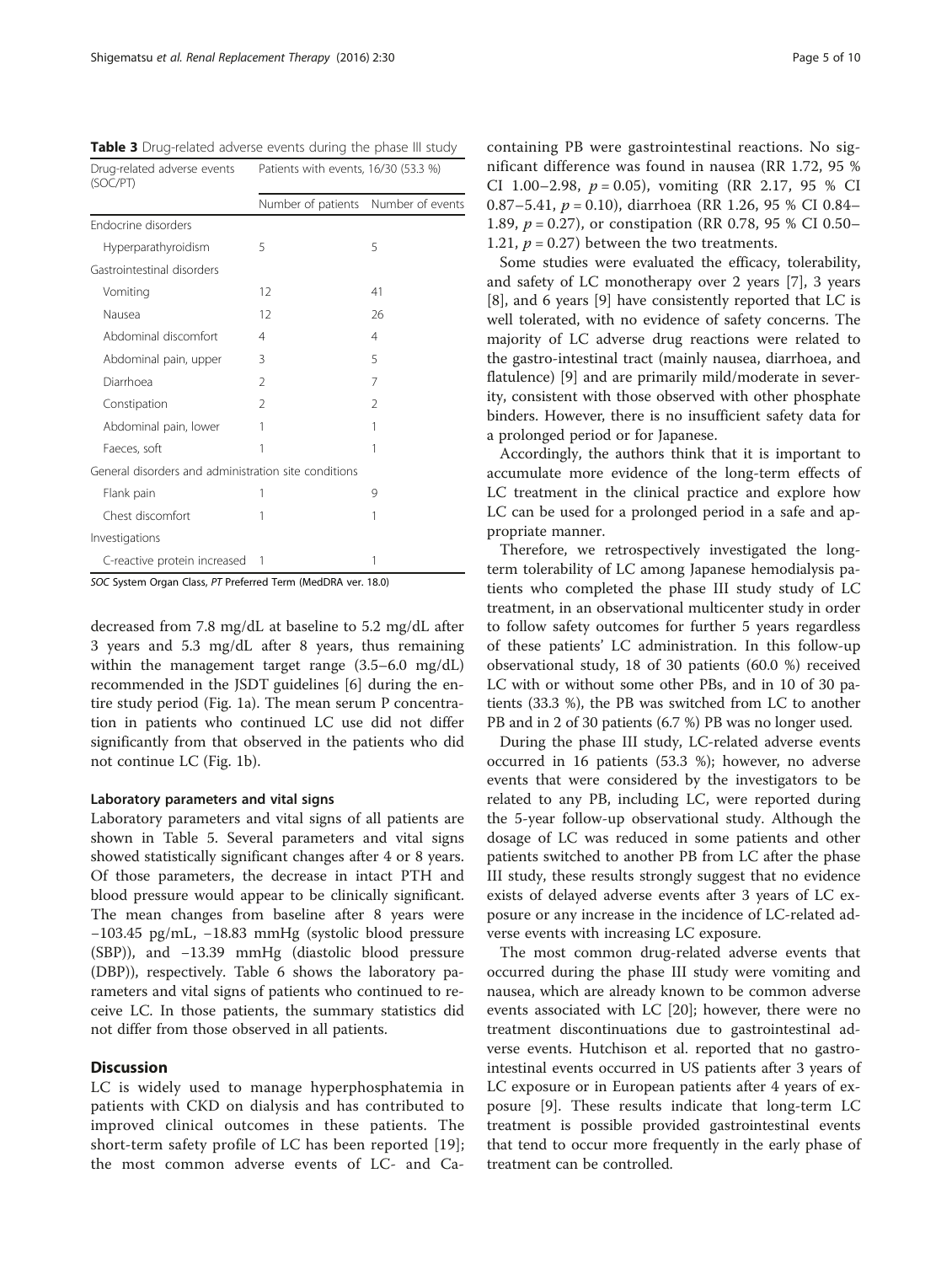|                                                                           | Patients with events 2/30 (6.7 %) |                     | Patients who continue LC | Patients with events 5/18 (27.8 %) | Patients who did not continue LC<br>Patients with events 3/12 (25.0 %) |                     |
|---------------------------------------------------------------------------|-----------------------------------|---------------------|--------------------------|------------------------------------|------------------------------------------------------------------------|---------------------|
|                                                                           | Number<br>of patients             | Number<br>of events | Number<br>of patients    | Number<br>of events                | Number<br>of patients                                                  | Number<br>of events |
| Infections and infestations                                               |                                   |                     |                          |                                    |                                                                        |                     |
| Gangrene                                                                  |                                   |                     | 1                        |                                    |                                                                        |                     |
| Pneumonia                                                                 |                                   |                     |                          |                                    | 1 <sup>a</sup>                                                         | 1                   |
| Pyelonephritis acute                                                      |                                   |                     |                          |                                    |                                                                        |                     |
| Neoplasms benign, malignant, and unspecified (including cysts and polyps) |                                   |                     |                          |                                    |                                                                        |                     |
| Colon cancer                                                              |                                   |                     |                          |                                    | 1                                                                      | 1                   |
| Nervous system disorder                                                   |                                   |                     |                          |                                    |                                                                        |                     |
| Cerebral haemorrhage                                                      |                                   |                     |                          |                                    | $\mathbf{1}$                                                           | 1                   |
| Cardiac disorders                                                         |                                   |                     |                          |                                    |                                                                        |                     |
| Myocardial ischaemia                                                      |                                   |                     | $\mathbf{1}$             | $\mathbf{1}$                       |                                                                        |                     |
| Tachycardia                                                               |                                   |                     | $\mathbf{1}$             |                                    |                                                                        |                     |
| Cardiac valve disease                                                     |                                   |                     | 1                        |                                    |                                                                        |                     |
| Cardiac failure                                                           |                                   |                     | 1                        |                                    |                                                                        |                     |
| Cardiac failure acute                                                     |                                   |                     |                          |                                    | 1 <sup>a</sup>                                                         | 1                   |
| Vascular disorders                                                        |                                   |                     |                          |                                    |                                                                        |                     |
| Peripheral arterial occlusive disease                                     |                                   |                     | $\overline{2}$           | $\overline{2}$                     | $\mathbf{1}$                                                           | $\mathbf{1}$        |
| Gastrointestinal disorders                                                |                                   |                     |                          |                                    |                                                                        |                     |
| Constipation                                                              | 1                                 |                     |                          |                                    |                                                                        |                     |
| Upper gastrointestinal haemorrhage                                        |                                   |                     | 1                        | 1                                  |                                                                        |                     |
| Surgical and medical procedures                                           |                                   |                     |                          |                                    |                                                                        |                     |
| Foot amputation                                                           |                                   |                     | 1                        |                                    |                                                                        |                     |
| General disorders and administration site conditions                      |                                   |                     |                          |                                    |                                                                        |                     |
| Death                                                                     |                                   |                     | 1 <sup>a</sup>           | $\mathbf{1}$                       |                                                                        |                     |

<span id="page-5-0"></span>Table 4 Serious adverse events during the phase III study and 5-year follow-up observational study

<sup>a</sup>Outcome was death

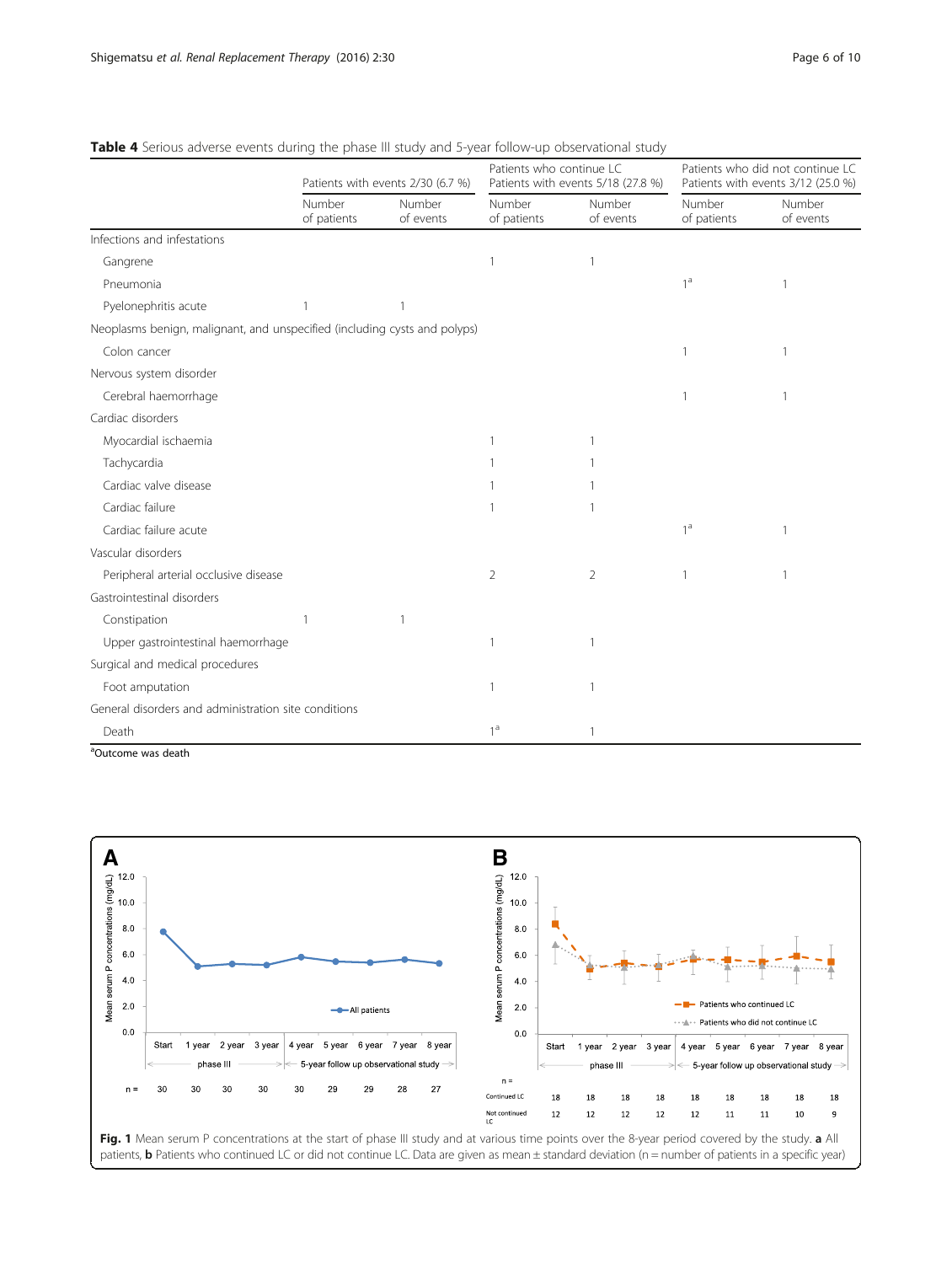<span id="page-6-0"></span>Table 5 Laboratory parameters and vital signs of all patients

| Parameters                 | Start             | 4 years after       | 8 years after       | 4 years mean change $\pm$ SEM<br>$(95%$ CI) | 8 years mean change ± SEM<br>(95 % CI) |
|----------------------------|-------------------|---------------------|---------------------|---------------------------------------------|----------------------------------------|
| $P$ (mg/dL)                | $7.8 \pm 1.6$     | $5.8 \pm 1.0***$    | $5.3 \pm 1.2***$    | $-2.19 \pm 0.29$ (-2.80, -1.59)***          | $-.51 \pm 0.35 (-3.24, -1.79)$ ***     |
| Corrected Ca (mg/dL)       | $9.3 \pm 0.6$     | $9.2 \pm 0.5$       | $9.4 \pm 0.6$       | $-0.11 \pm 0.13$ (-0.38, 0.16)              | $0.11 \pm 0.11$ (-0.12, 0.34)          |
| Intact PTH (pg/mL)         | $283.1 \pm 152.4$ | 180.7 ± 126.6***    | $179.1 \pm 131.7*$  | $-103.95 \pm 27.20$ (-160.55, -47.35)***    | $-103.45 \pm 43.91$ (-194.76, -12.14)* |
| Na (mEq/L)                 | $139.2 \pm 3.0$   | $138.5 \pm 2.4$     | $138.3 \pm 3.3*$    | $-0.89 \pm 0.62$ (-2.17, 0.38)              | $-1.20 \pm 0.66$ (-2.56, 0.16)*        |
| K (mEq/L)                  | $5.0 \pm 0.7$     | $5.4 \pm 0.7$       | $5.0 \pm 0.8$       | $0.39 \pm 0.10$ (0.19, 0.60)                | $-0.05 \pm 0.13$ (-0.33, 0.22)         |
| $Cl$ (mEq/L)               | $100.8 \pm 3.4$   | $102.9 \pm 3.6$     | $102.0 \pm 3.4$     | $1.85 \pm 0.79$ (0.23, 3.47)                | $1.07 \pm 0.83$ (-0.63, 2.78)          |
| Glucose (mg/dL)            | $128.6 \pm 51.9$  | $123.9 \pm 53.3$    | $113.9 \pm 37.2$    | $17.00 \pm 23.91 (-37.08, 71.08)$           | $2.90 \pm 8.10 (-15.43, 21.23)$        |
| CRP (mg/dL)                | $0.2 \pm 0.2$     | $0.6 \pm 1.3$       | $0.6 \pm 1.0$       | $0.29 \pm 0.19 (-0.11, 0.70)$               | $0.37 \pm 0.22$ (-0.09, 0.83)          |
| RBC (×104/µL)              | $327 \pm 39$      | $356 \pm 32$        | $361 \pm 36$        | $0.31 \pm 0.08$ (0.15, 0.47)                | $0.34 \pm 0.08$ (0.18, 0.50)           |
| $WBC$ (/ $\mu L$ )         | $5803 \pm 1474$   | $6190 \pm 2028$     | $5891 \pm 1977$     | $0.44 \pm 0.28$ (-0.13, 1.01)               | $0.16 \pm 0.27$ (-0.40, 0.71)          |
| Hb (g/dL)                  | $10.5 \pm 1.1$    | $11.2 \pm 1.3$      | $10.8 \pm 1.1$      | $0.48 \pm 0.26$ (-0.04, 1.01)               | $0.26 \pm 0.26$ (-0.28, 0.79)          |
| Ht (%)                     | $31.8 \pm 3.6$    | $34.7 \pm 2.6$      | $33.9 \pm 2.6$      | $3.00 \pm 0.73$ (1.51, 4.51)                | $2.06 \pm 0.70$ (0.62, 3.49)           |
| Plt (x104/µL)              | $19.8 \pm 4.4$    | $19.7 \pm 6.6$      | $20.2 \pm 6.7$      | $0.03 \pm 1.04 (-2.21, 2.18)$               | $2.06 \pm 0.70$ (0.62, 3.49)           |
| Serum Alb (g/dL)           | $4.0 \pm 0.3$     | $3.9 \pm 0.3*$      | $3.6 \pm 0.3***$    | $-0.13 \pm 0.05$ (-0.23, -0.02)*            | $-0.43 \pm 0.06$ (-0.56, -0.31)***     |
| ALP (U/L)                  | $237.3 \pm 110.1$ | $242.6 \pm 85.0$    | $262.9 \pm 95.1$    | $2.19 \pm 18.32$ (-35.54, 39.92)            | $10.88 \pm 17.59 (-25.34, 47.12)$      |
| LDH (IU/L)                 | $168.0 \pm 30.5$  | $173.9 \pm 33.5$    | $195.5 \pm 47.4$    | $5.65 \pm 6.52$ (-7.86, 19.16)              | $23.91 \pm 7.45$ (8.46, 39.37)         |
| AST (U/L)                  | $11.7 \pm 6.4$    | $10.9 \pm 4.2$      | $17.8 \pm 16.5$     | $-0.85 \pm 1.27 (-3.47, 1.76)$              | $5.85 \pm 3.31 (-0.95, 12.65)$         |
| ALT (U/L)                  | $10.7 \pm 5.5$    | $10.3 \pm 7.2$      | $13.7 \pm 8.5$      | $-0.37 \pm 1.76 (-3.99, 3.25)$              | $2.85 \pm 1.80$ (-0.84, 6.55)          |
| $y$ GTP (U/L)              | $20.5 \pm 12.6$   | $26.1 \pm 31.5$     | $28.2 \pm 19.1$     | $8.46 \pm 6.75 (-5.51, 22.43)$              | $9.38 \pm 3.66$ (1.81, 16.94)          |
| Total bilirubin (mg/dL)    | $0.2 \pm 0.1$     | $0.3 \pm 0.1$       | $0.3 \pm 0.1$       | $0.04 \pm 0.02$ (-0.01, 0.09)               | $0.05 \pm 0.03$ (-0.01, 0.12)          |
| Creatinine (mg/dL)         | $12.7 \pm 2.0$    | $12.3 \pm 1.8$      | $11.2 \pm 2.0***$   | $-0.30 \pm 0.33$ (-0.98, 0.37)              | $-1.40 \pm 0.32$ (-2.07, -0.74)***     |
| Uric acid (mg/dL)          | $8.5 \pm 1.2$     | $8.0 \pm 1.5$       | $7.7 \pm 1.4***$    | $-0.44 \pm 0.31$ (-1.09, 0.21)              | $-0.84 \pm 0.32$ (-1.50, -0.17)**      |
| BUN (mg/dL)                | $72.1 \pm 12.0$   | $69.6 \pm 12.5$     | $62.6 \pm 16.6$ **  | $-0.99 \pm 3.02$ (-7.21, 5.22)              | $-9.81 \pm 2.90$ (-15.78, -3.84)**     |
| BUN after dialysis (mg/dL) | $23.6 \pm 7.0$    | $20.0 \pm 5.7$ **   | $16.8 \pm 6.0***$   | $-3.85 \pm 1.37$ (-6.68, -1.02)**           | $-7.39 \pm 1.32$ (-10.1, -4.66)***     |
| TG (mg/dL)                 | $132.0 \pm 66.0$  | $121.8 \pm 76.7$    | $110.2 \pm 46.3$    | $10.53 \pm 18.02$ (-27.33, 48.38)           | $-5.11 \pm 10.69$ (-27.57, 17.36)      |
| Total cholesterol (mg/dL)  | $178.0 \pm 33.4$  | $161.8 \pm 37.9$    | $171.0 \pm 39.2$    | $-7.56 \pm 5.43$ (- 19.13, 4.00)            | $-2.00 \pm 8.45 (-20.01, 16.01)$       |
| HDL-C (mg/dL)              | $45.5 \pm 14.4$   | $51.0 \pm 14.2$     | $53.6 \pm 16.9$     | $5.16 \pm 2.27$ (0.40, 9.92)                | $6.42 \pm 2.29$ (1.62, 11.2)           |
| SBP (mmHg)                 | $160.2 \pm 24.4$  | $144.2 \pm 21.4***$ | $146.2 \pm 18.5***$ | $-19.13 \pm 5.19$ (-29.89, -8.37)***        | $-18.83 \pm 4.81$ (-28.80, -8.86)***   |
| DBP (mmHg)                 | $88.7 \pm 16.5$   | $79.6 \pm 12.6$ **  | $77.4 \pm 13.2***$  | $-10.26 \pm 3.69$ (-17.92, -2.6)**          | $-13.39 \pm 2.25$ (-18.06, -8.73)***   |
| HR (beats/min)             | $77.1 \pm 12.0$   | $74.8 \pm 16.9$     | $75.0 \pm 13.3$     | $-2.26 \pm 2.79$ (-8.13, 3.61)              | $-2.74 \pm 3.00$ (-9.04, 3.57)         |

Data are given as mean  $\pm$  standard deviation (n)

CI confidence interval

V.S. At the start,  $***P < 0.001$ ,  $**P < 0.01$ ,  $*P < 0.05$ 

Another potential safety concern of LC treatment is toxicity in bone, liver, and the central nervous system [[11](#page-9-0)–[15\]](#page-9-0). The long-term safety profile of LC in hemodialysis patients receiving treatment for up to 6 years have been reported and appear to show no evidence of adverse effects on the liver, bone, or the central nervous system [\[9](#page-9-0)].

Two patients (6.7 %) during the phase III study, 5 of 18 patients (27.8 %) who continued LC use and 3 of 12 patients (25.0 %) who did not continue LC experienced a serious adverse event during the 5 year follow-up observational study; however, all of these events except for 1 were not drug-related. The types of serious adverse

events are those peculiar to dialysis patients with multiple complications. There was no difference in frequency of serious adverse events between patients who continued LC and patients who did not continue LC.

La deposition in a mesenteric lymph node found at autopsy of an ESRD patient 3 years after LC administration was reported [\[21](#page-9-0)]. Although the clinical significance of this deposition of La is not clear, further investigation of its potential long-term toxic effects is needed. Thus, the long-term safety of LC treatment, especially in clinical practice, has not been completely established. In recent years, several case reports about La deposition in gastric mucosa have been published [[22](#page-9-0)–[25](#page-9-0)]. Although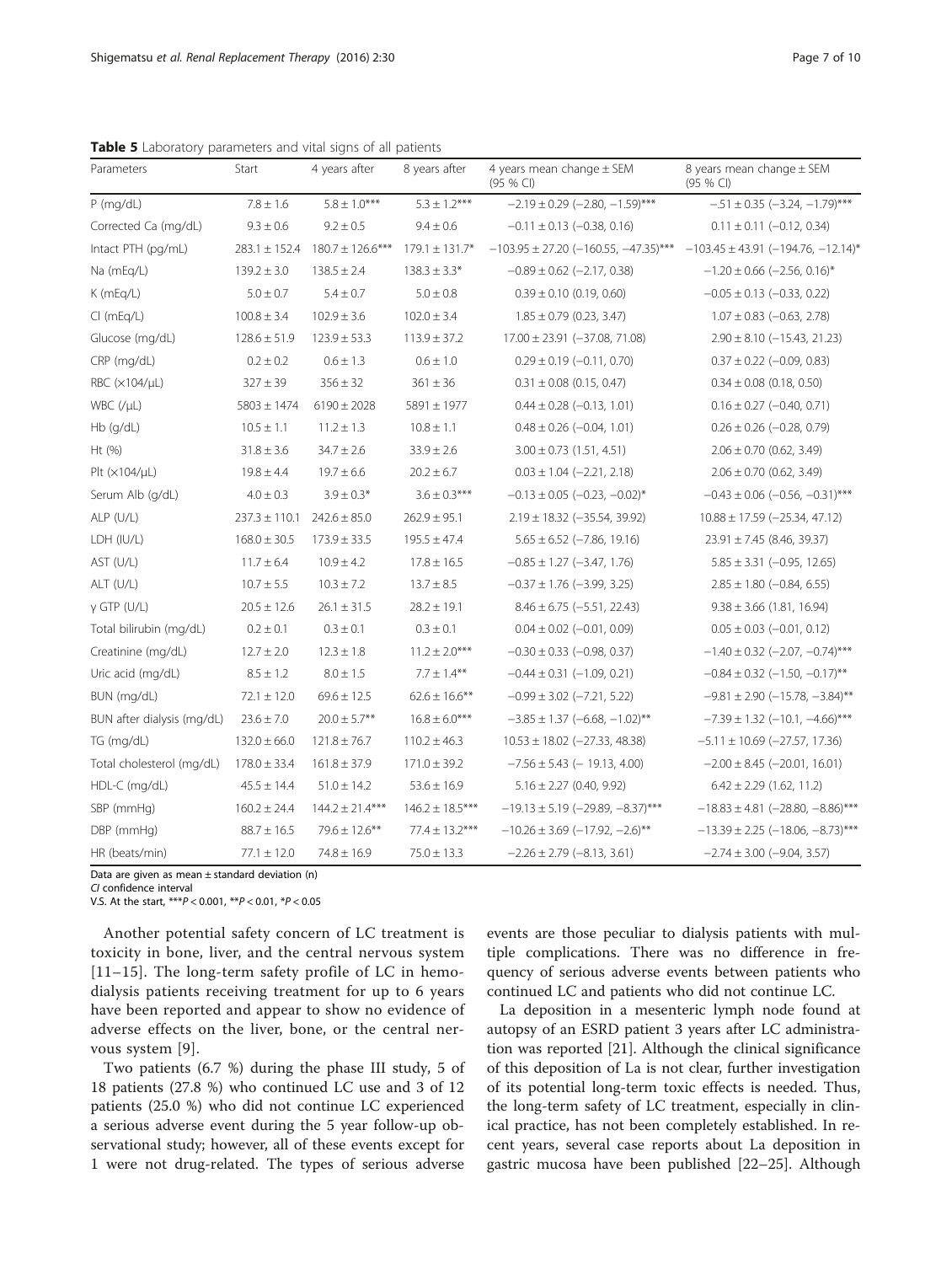|                 | Shigematsu <i>et al. Renal Replacement Therapy</i> (2016) 2:30 |
|-----------------|----------------------------------------------------------------|
| ears after      |                                                                |
| $.5 \pm 1.3***$ |                                                                |
| $.3 \pm 0.7$    |                                                                |
| $.9 \pm 133.1*$ |                                                                |
| $.8 \pm 2.7$    |                                                                |
| .1 $\pm$ 0.7    |                                                                |
| $.2 \pm 3.4$    |                                                                |
| $.1 \pm 34.2$   |                                                                |
| $.8 \pm 1.2$    |                                                                |
| $62 \pm 40$     |                                                                |
| $.6 \pm 1841$   |                                                                |
| $.0 \pm 1.0$    |                                                                |
| $.8 \pm 2.8$    |                                                                |
| $.6 \pm 6.9$    |                                                                |
|                 |                                                                |

<span id="page-7-0"></span>Table 6 Laboratory parameters and vital signs of patients who continued LC use

| Parameters                 | Start             | 1 year after      | 2 years after      | 3 years after      | 4 years after        | 5 years after       | 6 years after      | 7 years after       | 8 years after       |
|----------------------------|-------------------|-------------------|--------------------|--------------------|----------------------|---------------------|--------------------|---------------------|---------------------|
| $P$ (mg/dL)                | $8.4 \pm 1.3$     | $5.0 \pm 1.0***$  | $5.4 \pm 0.9***$   | $5.1 \pm 0.9***$   | $5.7 \pm 0.7***$     | $5.7 \pm 0.9***$    | $5.5 \pm 1.3***$   | $6.0 \pm 1.5***$    | $5.5 \pm 1.3***$    |
| Corrected Ca (mg/dL)       | $9.2 \pm 0.6$     | $9.6 \pm 0.6$     | $9.6 \pm 0.6$      | $9.9 \pm 0.8$      | $9.2 \pm 0.5$        | $9.1 \pm 0.6$       | $9.2 \pm 0.5$      | $9.3 \pm 0.5$       | $9.3 \pm 0.7$       |
| Intact PTH (pg/mL)         | $334.6 \pm 164.4$ | $319.0 \pm 185.3$ | $353.4 \pm 186.2$  | $372.2 \pm 228.2$  | $218.9 \pm 141.2$ ** | $204.3 \pm 136.4*$  | $225.2 \pm 126.5*$ | $185.7 \pm 111.6*$  | $200.9 \pm 133.1*$  |
| Na (mEq/L)                 | $138.9 \pm 3.4$   | $138.9 \pm 2.3$   | $139.1 \pm 3.3$    | $139.4 \pm 2.3$    | $138.3 \pm 2.3$      | $137.7 \pm 2.5$     | $138.4 \pm 3.0$    | $137.3 \pm 3.0*$    | $138.8 \pm 2.7$     |
| K (mEq/L)                  | $5.1 \pm 0.8$     | $5.1 \pm 0.7$     | $5.3 \pm 0.6$      | $5.2 \pm 0.7$      | $5.4 \pm 0.6$        | $5.1 \pm 0.7$       | $5.4 \pm 0.7$      | $5.3 \pm 0.4$       | $5.1 \pm 0.7$       |
| CI (mEq/L)                 | $100.4 \pm 3.8$   | $100.4 \pm 3.0$   | $100.8 \pm 3.8$    | $100.9 \pm 3.4$    | $101.9 \pm 3.6$      | $100.6 \pm 3.5$     | $101.1 \pm 4.1$    | $99.3 \pm 2.9$      | $101.2 \pm 3.4$     |
| Glucose (mg/dL)            | $129.0 \pm 62.1$  | $121.6 \pm 47.7$  | $121.4 \pm 40.9$   | $132.6 \pm 73.1$   | $139.3 \pm 63.9$     | $125.4 \pm 38.2$    | $132.2 \pm 54.8$   | $143.4 \pm 103.2$   | $108.1 \pm 34.2$    |
| CRP (mg/dL)                | $0.2 \pm 0.2$     | $0.2 \pm 0.2$     | $0.1 \pm 0.1$      | $0.2 \pm 0.2$      | $1.0 \pm 1.7$        | $0.8 \pm 1.2$       | $0.5 \pm 0.9$      | $0.7 \pm 1.2$       | $0.8 \pm 1.2$       |
| RBC (x104/µL)              | $331 \pm 39$      | $348 \pm 35$      | $344 \pm 28$       | $340 \pm 35$       | $356 \pm 36$         | $380 \pm 82$        | $360 \pm 30$       | $358 \pm 41$        | $362 \pm 40$        |
| WBC (/µL)                  | $5800 \pm 1229$   | $6067 \pm 1435$   | $5856 \pm 1574$    | $6089 \pm 1386$    | $6533 \pm 2061$      | $6782 \pm 2136$     | $5911 \pm 1945$    | $6349 \pm 2030$     | $6126 \pm 1841$     |
| Hb (g/dL)                  | $10.6 \pm 1.0$    | $10.9 \pm 1.0$    | $10.6 \pm 0.9$     | $10.6 \pm 1.0$     | $11.1 \pm 0.8$       | $11.1 \pm 1.0$      | $11.0 \pm 0.8$     | $10.4 \pm 1.1$      | $11.0 \pm 1.0$      |
| Ht (%)                     | $32.0 \pm 3.9$    | $33.0 \pm 2.7$    | $32.4 \pm 2.3$     | $32.4 \pm 3.2$     | $34.3 \pm 3.1$       | $34.7 \pm 3.1$      | $34.2 \pm 2.4$     | $32.5 \pm 3.1$      | $33.8 \pm 2.8$      |
| Plt $(x104/\mu L)$         | $21.3 \pm 4.3$    | $21.5 \pm 3.2$    | $21.0 \pm 4.2$     | $21.4 \pm 4.6$     | $22.0 \pm 6.2$       | $22.3 \pm 6.1$      | $21.3 \pm 5.8$     | $23.1 \pm 5.9$      | $21.6 \pm 6.9$      |
| Serum Alb (g/dL)           | $4.1 \pm 0.2$     | $4.0 \pm 0.2$     | $4.1 \pm 0.2$      | $3.9 \pm 0.3$      | $3.9 \pm 0.3$        | $3.8 \pm 0.2$       | $3.9 \pm 0.3$      | $3.8 \pm 0.2$       | $3.6 \pm 0.3$       |
| ALP (U/L)                  | $238.8 \pm 129.5$ | $290.1 \pm 145.1$ | $307.2 \pm 166.1$  | $333.9 \pm 216.4$  | $228.8 \pm 83.4$     | $244.6 \pm 80.7$    | $258.1 \pm 102.5$  | $254.9 \pm 99.5$    | $270.7 \pm 107.9$   |
| LDH (IU/L)                 | $172.2 \pm 33.4$  | $165.4 \pm 25.9*$ | $170.1 \pm 26.8$   | $172.2 \pm 30.3$   | $175.4 \pm 36.7$     | $176.2 \pm 35.4$    | $189.8 \pm 48.8$   | $192.3 \pm 43.0$    | $199.1 \pm 56.9$    |
| AST (U/L)                  | $11.3 \pm 6.8$    | $10.7 \pm 4.3$    | $11.9 \pm 3.4$     | $15.2 \pm 10.9$    | $11.1 \pm 3.8$       | $13.1 \pm 4.0$      | $14.3 \pm 4.5$     | $15.6 \pm 6.1$      | $19.9 \pm 19.8$     |
| ALT (U/L)                  | $10.3 \pm 5.9$    | $9.8 \pm 4.3$     | $11.2 \pm 7.2$     | $12.5 \pm 10.7$    | $11.1 \pm 9.0$       | $12.4 \pm 5.2$      | $14.6 \pm 7.4$     | $16.1 \pm 11.0$     | $15.7 \pm 9.7$      |
| $\gamma$ GTP (U/L)         | $18.7 \pm 9.7$    | $18.5 \pm 8.6$    | $34.2 \pm 63.4$    | $29.1 \pm 34.5$    | $28.9 \pm 38.8$      | $29.4 \pm 27.4$     | $26.8 \pm 19.2$    | $27.6 \pm 21.7$     | $29.7 \pm 20.8$     |
| Total bilirubin (mg/dL)    | $0.2 \pm 0.1$     | $0.2 \pm 0.1$     | $0.3 \pm 0.1$      | $0.2 \pm 0.1$      | $0.3 \pm 0.1$        | $0.3 \pm 0.1$       | $0.3 \pm 0.1$      | $0.2 \pm 0.0$       | $0.3 \pm 0.1$       |
| Creatinine (mg/dL)         | $13.1 \pm 1.9$    | $13.2 \pm 1.9$    | $12.7 \pm 1.9$     | $12.3 \pm 2.0$     | $12.4 \pm 1.9$       | $12.3 \pm 1.6*$     | $11.8 \pm 1.7***$  | $11.7 \pm 2.1***$   | $11.5 \pm 2.2***$   |
| Uric acid (mg/dL)          | $8.5 \pm 1.3$     | $8.3 \pm 1.0$     | $8.4 \pm 1.0$      | $8.1 \pm 1.1$      | $8.1 \pm 1.8$        | $8.3 \pm 1.1$       | $8.2 \pm 1.4$      | $8.2 \pm 1.6$       | $8.0 \pm 1.5$       |
| BUN (mg/dL)                | $76.1 \pm 10.5$   | $74.6 \pm 12.2$   | $72.2 \pm 13.8$    | $66.5 \pm 12.3$ ** | $69.4 \pm 12.1*$     | $72.2 \pm 14.5$     | $71.8 \pm 13.2$    | $67.2 \pm 9.7**$    | $66.7 \pm 14.9*$    |
| BUN after dialysis (mg/dL) | $25.8 \pm 6.4$    | $24.6 \pm 5.5$    | $22.8 \pm 5.5$     | $20.8 \pm 5.4***$  | $20.7 \pm 5.8***$    | $20.5 \pm 6.8***$   | $20.6 \pm 5.8***$  | $18.8 \pm 4.7***$   | $18.5 \pm 5.2***$   |
| TG (mg/dL)                 | $131.6 \pm 70.3$  | $145.4 \pm 86.4$  | $156.4 \pm 83.9$   | $125.3 \pm 72.5$   | $134.5 \pm 95.6$     | $130.6 \pm 69.3$    | $114.5 \pm 49.9$   | $128.1 \pm 74.7$    | $114.3 \pm 48.5$    |
| Total cholesterol (mg/dL)  | $175.4 \pm 33.6$  | $166.4 \pm 30.9$  | $181.1 \pm 39.8$   | $170.2 \pm 31.8$   | $157.5 \pm 27.6$     | $159.3 \pm 46.5$    | $182.4 \pm 38.1$   | $185.3 \pm 40.1$    | $176.7 \pm 38.0$    |
| HDL-C (mg/dL)              | $44.5 \pm 15.3$   | $43.4 \pm 12.6$   | $44.3 \pm 11.8$    | $46.1 \pm 13.8$    | $52.7 \pm 15.3$      | $49.3 \pm 13.1$     | $54.5 \pm 11.9$    | $49.6 \pm 12.4$     | $50.0 \pm 13.7$     |
| SBP (mmHg)                 | $162.4 \pm 23.2$  | $160.1 \pm 21.9$  | $157.2 \pm 22.8$   | $153.3 \pm 17.4**$ | $149.8 \pm 16.6*$    | $149.5 \pm 23.6$ ** | $150.9 \pm 17.9*$  | $141.3 \pm 22.5***$ | $144.2 \pm 17.6$ ** |
| DBP (mmHg)                 | $92.9 \pm 17.4$   | $89.1 \pm 17.5$   | $86.4 \pm 17.2$ ** | $86.8 \pm 15.3*$   | $84.9 \pm 10.5*$     | $82.6 \pm 15.2***$  | $83.5 \pm 12.5***$ | $77.6 \pm 12.9***$  | 79.6 ± 12.6***      |
| HR (beats/min)             | $78.1 \pm 11.2$   | $78.4 \pm 9.9$    | $79.1 \pm 10.0$    | $75.9 \pm 9.6$     | $77.1 \pm 18.4$      | $78.2 \pm 12.0$     | $74.7 \pm 12.3$    | $77.0 \pm 14.8$     | $76.9 \pm 10.4$     |

Data are given as mean  $\pm$  standard deviation (n)

V.S. At the start, \*\*\*P < 0.001, \*\*P < 0.01, \*P < 0.05

LC lanthanum carbonate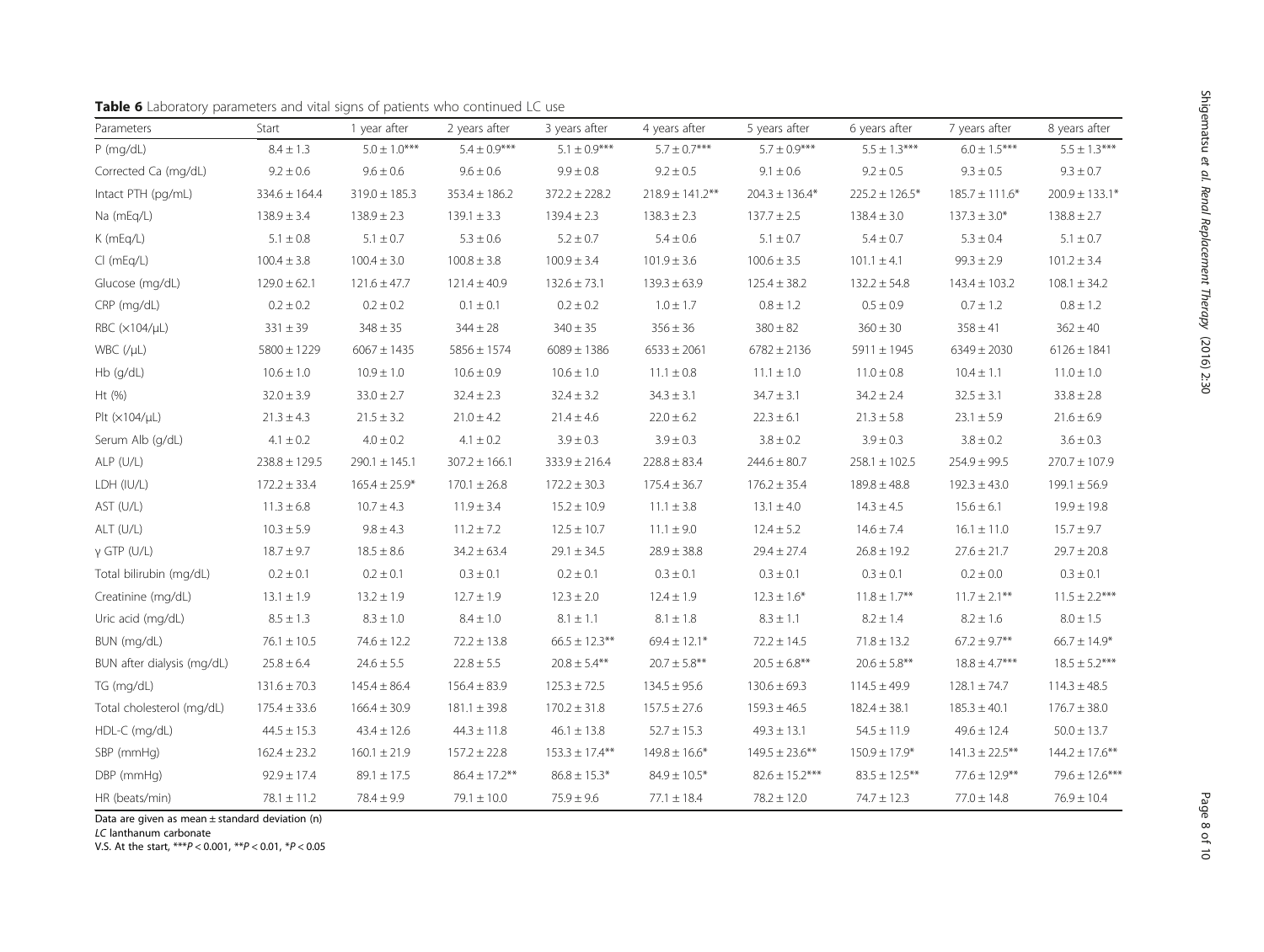<span id="page-8-0"></span>every report indicated for lanthanum deposition in gastric mucosa, there is no relationship to gastrointestinal symptoms. In a nod to these reports, further long-term and large number observation should be needed.

Although several laboratory parameters showed statistically significant changes after 4 or 8 years, none of these parameters except for intact PTH and blood pressure were clinically significant when the mean changes from baseline and their confidence intervals are taken into account. At the start of the follow-up observational study (2009), a pronounced decrease of more than 100 pg/mL in intact PTH was observed. This decrease may be due to the introduction of cinacalcet in 2008. Both systolic blood pressure (SBP) and diastolic blood pressure (DBP) also decreased significantly after 3 years. Although it is unknown why a clinically significant decrease in blood pressure was observed, the degree of decrease in SBP and DBP after 8 years (i.e. SBP −18.83 mmHg, DBP −13.39 mmHg) was a positive effect.

The serum P concentrations were maintained within the management target range (3.5–6.0 mg/dL) recommended in the JSDT guidelines [6] for the entire 8 years. The longterm therapeutic effects of LC and other PBs on hyperphosphatemia were also confirmed in this study.

Hyperphosphatemia has been shown to increase mortality among patients with CKD [\[26](#page-9-0)]. Given this finding, management of serum P in patients with CKD has been recognized as a treatment priority. Recent data suggest improved survival when PB is used in the dialysis of patients [\[27](#page-9-0), [28\]](#page-9-0). The results of other studies also suggest that there is a survival benefit associated with LC treatment [[29, 30\]](#page-9-0).

The present study has several limitations, the first of which is selection bias. We selected the patients who had completed the phase III study of LC, so we cannot exclude the possibility that only patients with no safety issues were enrolled in the study. Another potential limitation, as with any other long-term follow-up study, is the small number of enrolled patients. Regardless of these limitations, the results of the present study revealed no evidence of delayed adverse events or any increase in the incidence of LC-related adverse events with increasing LC exposure.

This study was might not able to put out the conclusion to safety about LC, as there were a limited number of the cases available. However, these results are valuable to evaluate LC exposure for up to 8 years.

#### Conclusions

In patients who completed the 3-year phase III extension study of LC, no drug-related adverse events were reported during the follow-up observational study. Both patients who continued LC use and patients who switched to another PB experienced serious adverse events during the follow-up observational study; however, there was no difference in the frequency of these events in either group and no unexpected serious adverse events were observed. The observations reported so far are short-term, and none of them cover a period of more than 10 years. Thus, it appears that further detailed investigations are needed.

## Appendix

Mihama Hospital, Chiba, Japan (PI: Takehiko Sakai); Mihama Narita Clinic, Narita, Japan (PI: Kouichi Murakami); Mihama Sakura Clinic, Sakura, Japan (PI: Osamu Nagakawa); Shin Kashiwa Clinic, Kashiwa, Japan (PI: Yasuo Kimura); Meiyo Clinic, Toyohashi, Japan (PI: Yoshinari Tsuruta); Shigei Medical Research Hospital, Okayama, Japan (PI: Masaki Fukushima); Nakajima Tsuchiya Clinic, Hiroshima, Japan (PI: Misaki Moriishi); Shimazu Hospital, Kochi, Japan (PI: Isao Takeda); Kochi Takasu Hospital, Kochi, Japan (PI: Kenji Yuasa); Kitasaito hospital, Asahikawa, Japan (PI: Atsushi Wada).

#### Competing interests

This study was funded by Bayer Yakuhin, Ltd. TS received honoraria from Bayer Yakuhin, Ltd. for delivering lectures. SN and MO have no conflicts to disclose. Editorial support, including writing assistance with draft development was provided by SunFlare Co., Ltd.

#### Authors' contributions

TS (corresponding author) has planned this study, has searched literatures, and has analysed and evaluated study data. And TS also wrote this manuscript. SN has applied to the Ethical Review Board and extracted data. MO took a statistical step and supported to evaluate study data. All authors read and approved the final manuscript.

#### Acknowledgements

For a list of institutions and principal investigators (PIs) see the appendix. The authors wish to thank the staff at all investigational sites.

#### Received: 3 September 2015 Accepted: 8 April 2016 Published online: 11 May 2016

#### References

- 1. Goodman WG, Goldin J, Kuizon BD, et al. Coronary-artery calcification in young adults with end-stage renal disease who are undergoing dialysis. N Engl J Med. 2000;342:1478–83.
- 2. Block GA, Klassen PS, Lazarus JM, Ofsthun N, Lowrie EG, Chertow GM. Mineral metabolism, mortality, and morbidity in maintenance hemodialysis. J Am Soc Nephrol. 2004;15:2208–18.
- 3. Kestenbaum B, Sampson JN, Rudser KD, et al. Serum phosphate levels and mortality risk among people with chronic kidney disease. J Am Soc Nephrol. 2005;16:520–8.
- 4. Melamed ML, Eustace JA, Plantinga L, et al. Changes in serum calcium, phosphate, and PTH and the risk of death in incident dialysis patients: a longitudinal study. Kidney Int. 2006;70:351–7.
- 5. Tentori F, Blayney MJ, Albert JM, et al. Mortality risk for dialysis patients with different levels of serum calcium, phosphorus, and PTH: the Dialysis Outcomes and Practice Patterns Study (DOPPS). Am J Kidney Dis. 2008;52:519–30.
- 6. Fukagawa M, Yokoyama K, Koiwa F, CKD-MBD Guideline Working Group; Japanese Society for Dialysis Therapy, et al. Clinical practice guideline for the management of chronic kidney disease-mineral and bone disorder. Ther Apher Dial. 2013;17:247–88.
- 7. Finn WF, SPD 405–307 Lanthanum Study Group. Lanthanum carbonate versus standard therapy for the treatment of hyperphosphatemia: safety and efficacy in chronic maintenance hemodialysis patients. Clin Nephrol. 2006;65:191–202.